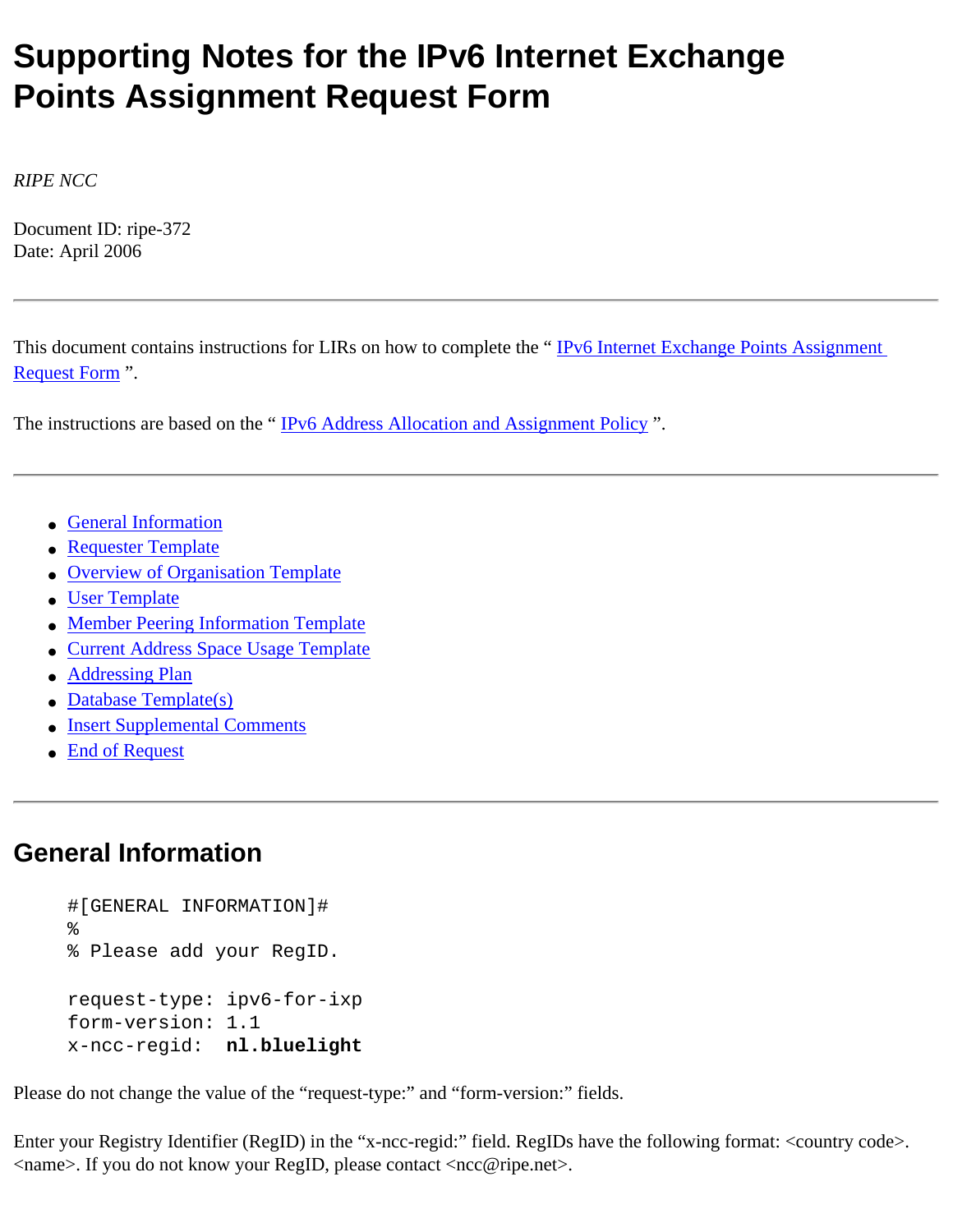### <span id="page-1-0"></span>**Requester Template**

```
#[REQUESTER TEMPLATE]#
%
% Please add your contact details.
name: John Smith
phone: +123 45 678910
fax-no: +123 45 678911
email: john@bluelight.ripe.net
nic-hdl: HOHO1-RIPE
```
Enter your contact details in the requester template. You must be a registered contact for the LIR. [The LIR Portal](https://lirportal.ripe.net/) contains a list of registered contacts for your LIR.

Please use the international dialling codes (for example, +31 for the Netherlands,) in the "phone:" and "fax-no:" fields.

Enter your NIC handle, if you have one, in the "nic-hdl:" field.

## <span id="page-1-1"></span>**Overview of Organisation Template**

```
#[OVERVIEW OF ORGANISATION TEMPLATE]#
%
% Which IXP will use the requested address space? 
% Please include the IXP's membership policy.
org-description: Ruritania IXP. The joining requirements 
are 
                  online at http://www.rurixp.ripe.net/join_us.html
```
In the "org-description:" field, write a short description of the organisation operating as an Internet Exchange Point (IXP). Please include references which show that the organisation operates as an IXP and that the requirements to join the IXP are open and clear. You can add a URL or attach a document which contains this information.

### <span id="page-1-2"></span>**User Template**

```
#[USER TEMPLATE]#
%
% Who is the contact person for this IXP?
name: Fred Bloggs
organisation: Ruritania IXP
country: NN
phone: +123 45 678910
fax-no: +123 45 678911
email: fred@rurixp.ripe.net
```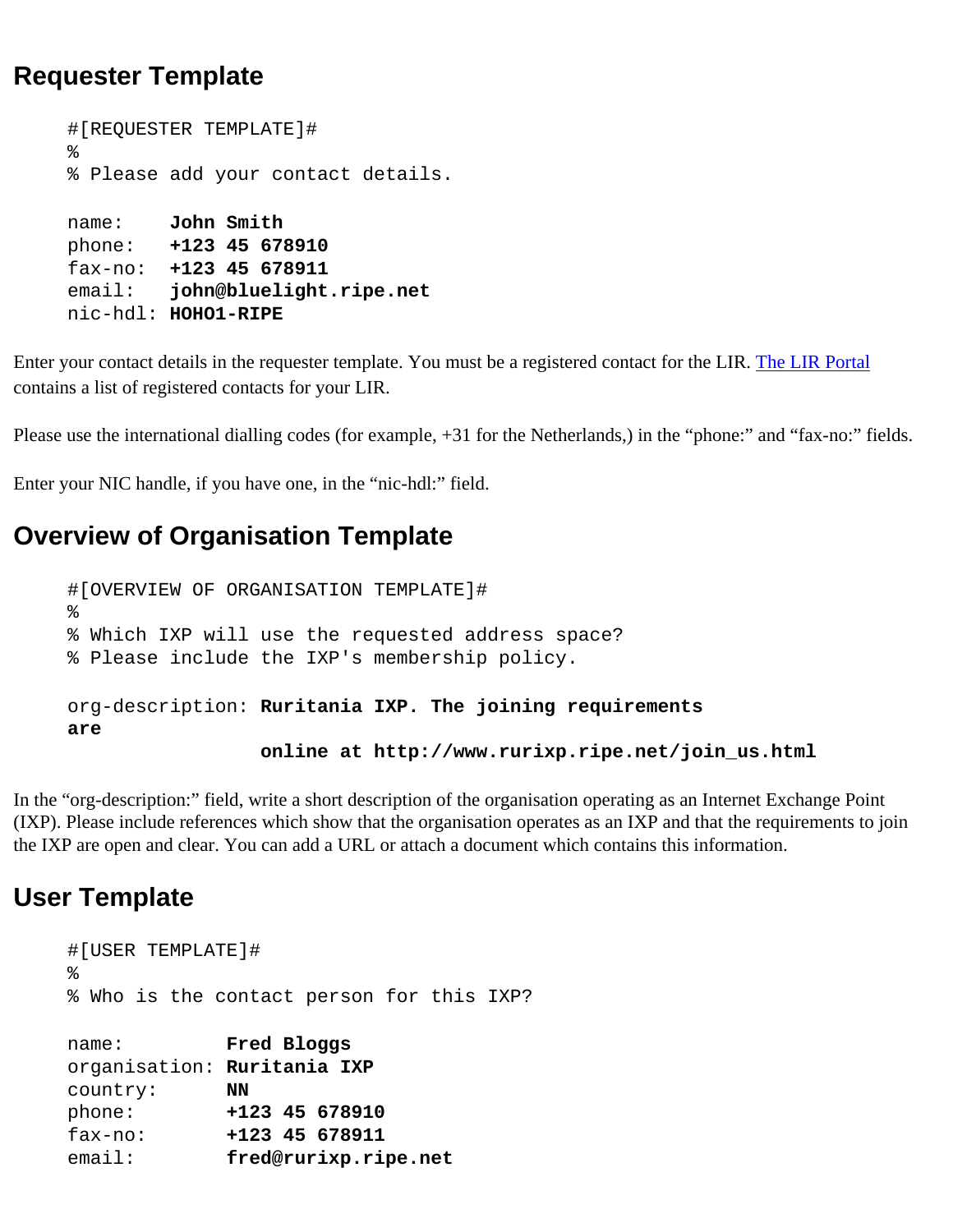Enter the legal name and primary location of the organisation in the "organisation:" and "country:" fields.

Please use international dialling codes (for example, +31 for the Netherlands,) in the "phone:" and "fax-no:" fields.

### <span id="page-2-0"></span>**Member Peering Information Template**

```
#[MEMBER PEERING INFORMATION TEMPLATE]#
%
% If the IXP has an online list of members, please add the
% URL below.
member-peering-list: http://www.rurixp.ripe.net/members.html
% If you will include this list as an attachment, please 
% enter "Yes" below.
member-peering-attached:
% Please add the contact details for three of these members.
organisation-1: Bluelight B.V.
as-number-1: AS65444
e-mail-1: john@bluelight.ripe.net
organisation-2: Bank of Ruritania Inc.
as-number-2: AS65333
e-mail-2: susan@ruritania-banking.ripe.net
organisation-3: Ruritania Telecom
as-number-3: AS65222
e-mail-3: noc@ruritania-tel.ripe.net
% If possible, please add the URL of a looking glass 
where 
% we can verify this information:
```
#### **looking-glass: http://www.rurixp.ripe.net/looking-glass.cgi**

You must provide a list of the IXP's members. If this list is online, please add the URL of the IXP's website in the "member-peering-list:" field. If you attach the list to your request, enter 'yes' in the "member-peering-attached:" field.

Enter the organisation name, Autonomous System (AS) number and the contact e-mail address for three of the IXPs members.

<span id="page-2-1"></span>If possible, add the URL of a looking glass in the "looking glass:" field so we can verify this information.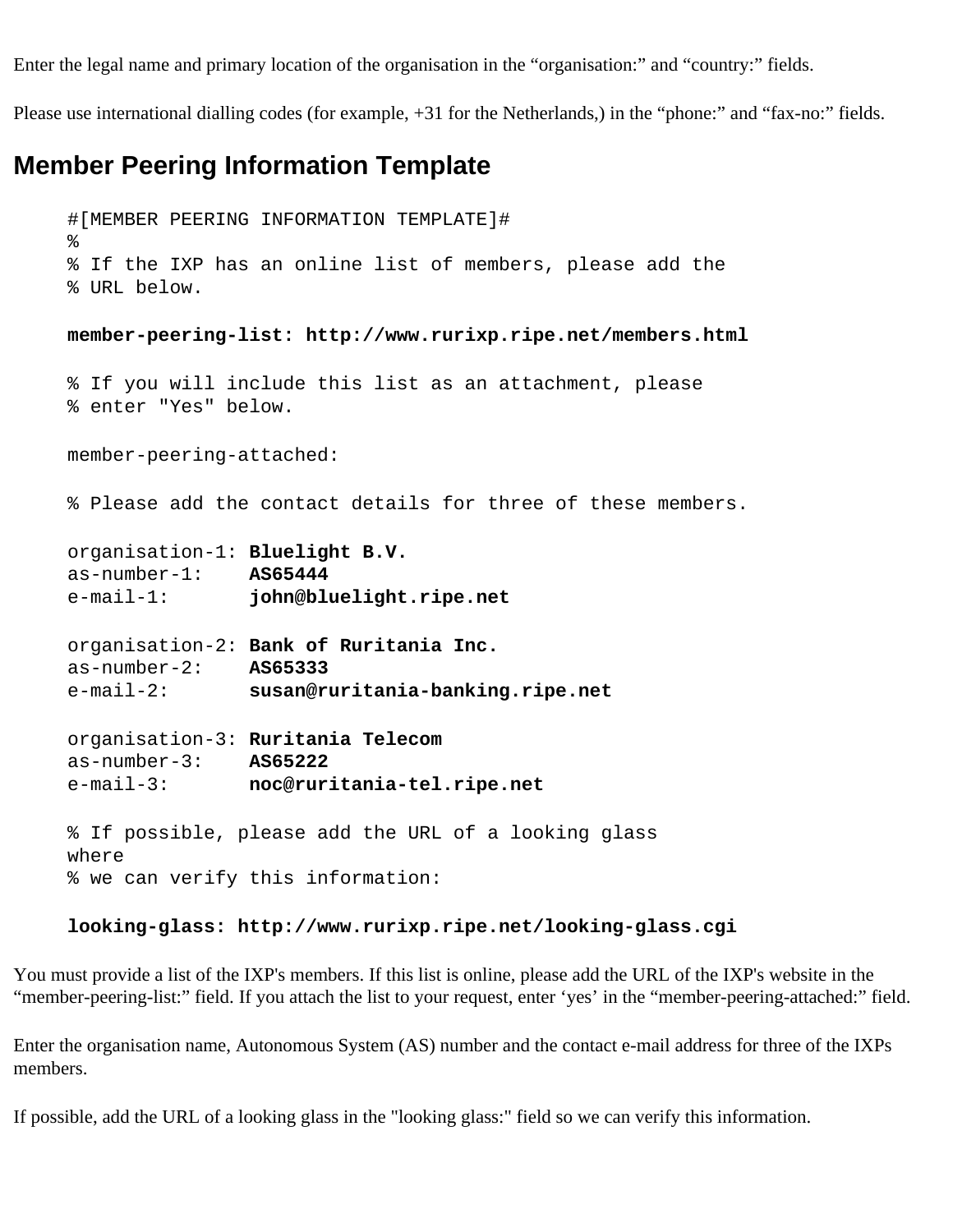### **Current Address Space Usage Template**

```
#[CURRENT ADDRESS SPACE USAGE TEMPLATE]#
\,% If the IXP has any IPv6 assignments, please list them below.
subnet: none
```
Please specify address prefixes using slash notation (for example, y:y:y::/yy). You can repeat the "subnet:" field as many times as needed.

### <span id="page-3-0"></span>**Addressing Plan**

| #[ADDRESSING PLAN]#<br>ిన<br>% When will the IXP use the requested address space? |                       |        |        |                 |                   |  |
|-----------------------------------------------------------------------------------|-----------------------|--------|--------|-----------------|-------------------|--|
|                                                                                   |                       |        |        |                 |                   |  |
| %                                                                                 | Subnet                | Within | Within | Within          |                   |  |
| နွ                                                                                | size $(7nn)$ 3 months |        | 1 year | 2 years         | Purpose           |  |
| subnet:                                                                           | /64                   | x      |        | $\qquad \qquad$ | *see supplemental |  |
| subnet:                                                                           | /64                   | x      |        |                 | comments section  |  |

The addressing plan shows when the IXP plans to use the address space.

Enter the size of each subnet in the "Subnet size (/nn)" column. Please specify the size using IPv6 slash notation (for example, /48). You can repeat the "subnet:" field as many times as needed.

In the "Purpose" column, write a short description for each subnet. If needed, you can write a more detailed description in the "Insert Supplemental Comments" section at the end of the form.

Complete the remaining columns with a cross  $(x)$  or a dash  $(-)$ . For example, if you will use a subnet within three months, enter a cross in the "Within 3 months" column and a dash in both the "Within 1 year" and "Within 2 years" columns.

## <span id="page-3-1"></span>**Database Template(s)**

```
#[DATABASE TEMPLATE(S)]# 
%
% Please complete all of the fields below.
inet6num: 
netname: RURIXP
descr: Ruritania IXP
country: NL
org: ORG-Bb2-RIPE
admin-c: HOHO1-RIPE
```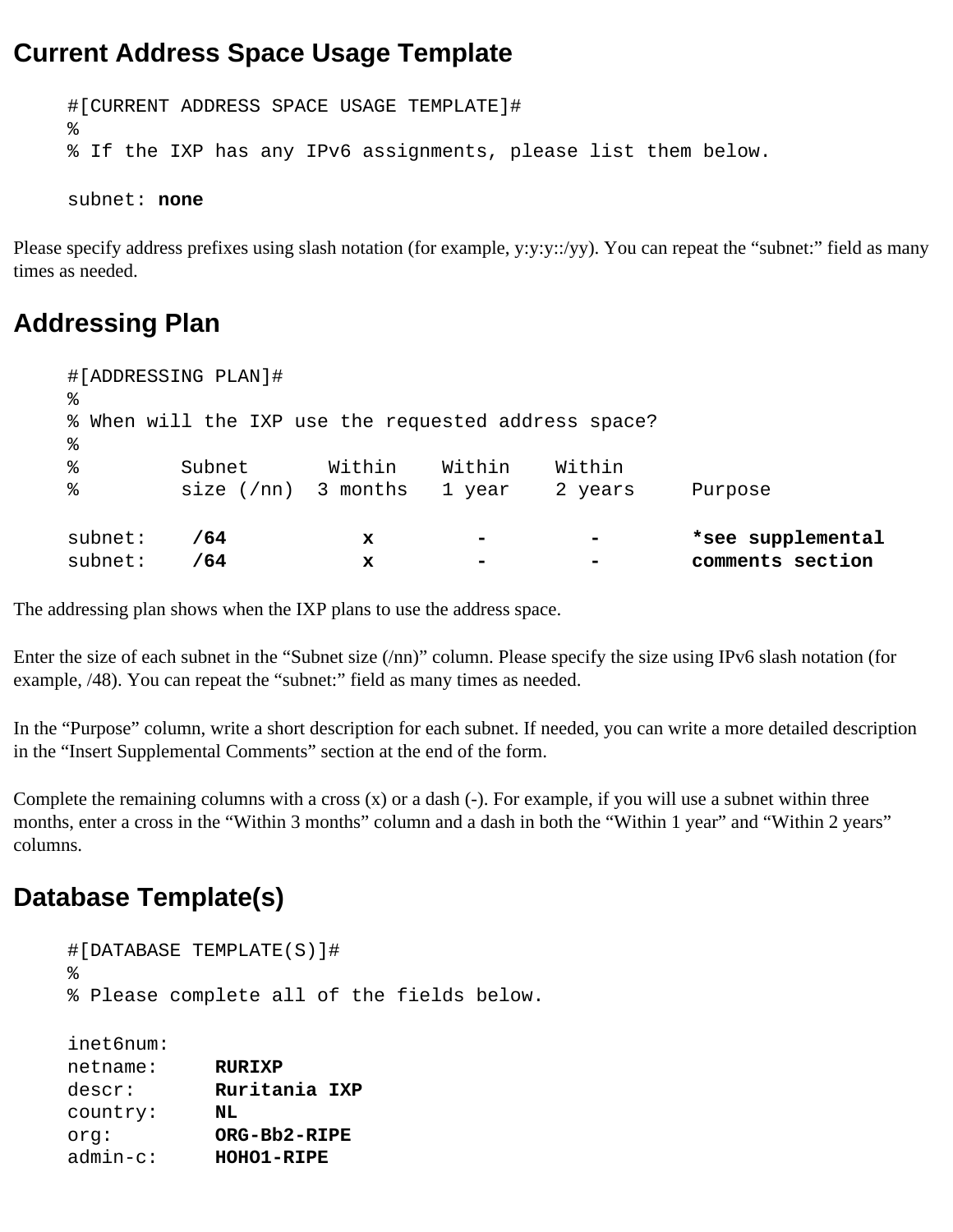| $tech-c$ :      | <b>HOHO1-RIPE</b>   |
|-----------------|---------------------|
| status:         | ASSIGNED            |
| $mnt-by$ :      | RIPE-NCC-HM-MNT     |
| $mnt-lower$ :   | RIPE-NCC-HM-MNT     |
| $mnt-by$ :      | <b>SANTA-MNT</b>    |
| $mnt$ -domains: | <b>SANTA-MNT</b>    |
| $mnt$ -routes:  | <b>SANTA-MNT</b>    |
| changed:        | hostmaster@ripe.net |
| source:         | R T PF.             |
|                 |                     |

Leave the "inet6num:" field empty as we (the RIPE NCC) will complete it.

The "netname:" should be a short, descriptive name for the network and should reflect the name of the organisation operating the IXP.

Enter the legal name of the organisation operating the IXP in the "descr:" field.

Enter the ISO country code of the organisation in the "country:" field.

Enter the org-ID of the **organisation** object in the "org:" field. You can create **organisation** objects using 'webupdates'.

**Person** and **role** objects contain information about people. Each object has a unique NIC handle (nic-hdl). You can create **person** and **role** objects using webupdates.

The nic-hdl of the **role** or **person** object entered in the "admin-c:" field should be for someone who has administrative responsibilities for the network.

The nic-hdl of the **role** or **person** object entered in the "tech-c:" field should be for someone who has technical knowledge of the network.

The "status:" field must be ASSIGNED.

Maintainers protect objects in the RIPE Whois Database. They contain the information needed to authorise creation, deletion or modification of these objects. You can create maintainers using the 'Maintainer Editor' [\(https://lirportal.ripe.](https://lirportal.ripe.net/) [net\)](https://lirportal.ripe.net/).

One of the "mnt-by:" fields must be RIPE-NCC-HM-PI-MNT. Enter the IXP's maintainer in the other "mnt-by:" field. The IXP will be able to update the **inet6num** object using webupdates.

The "mnt-lower:" field must be RIPE-NCC-HM-PI-MNT.

The "mnt-domains:" field shows which maintainer authorises the creation of **domain** objects for the assignment.

The "mnt-routes:" field shows which maintainer authorises the creation of **route6** objects for the assignment.

All of the objects that you enter in the template must already exist in the RIPE Whois Database.

The "changed:" field must be hostmaster@ripe.net.